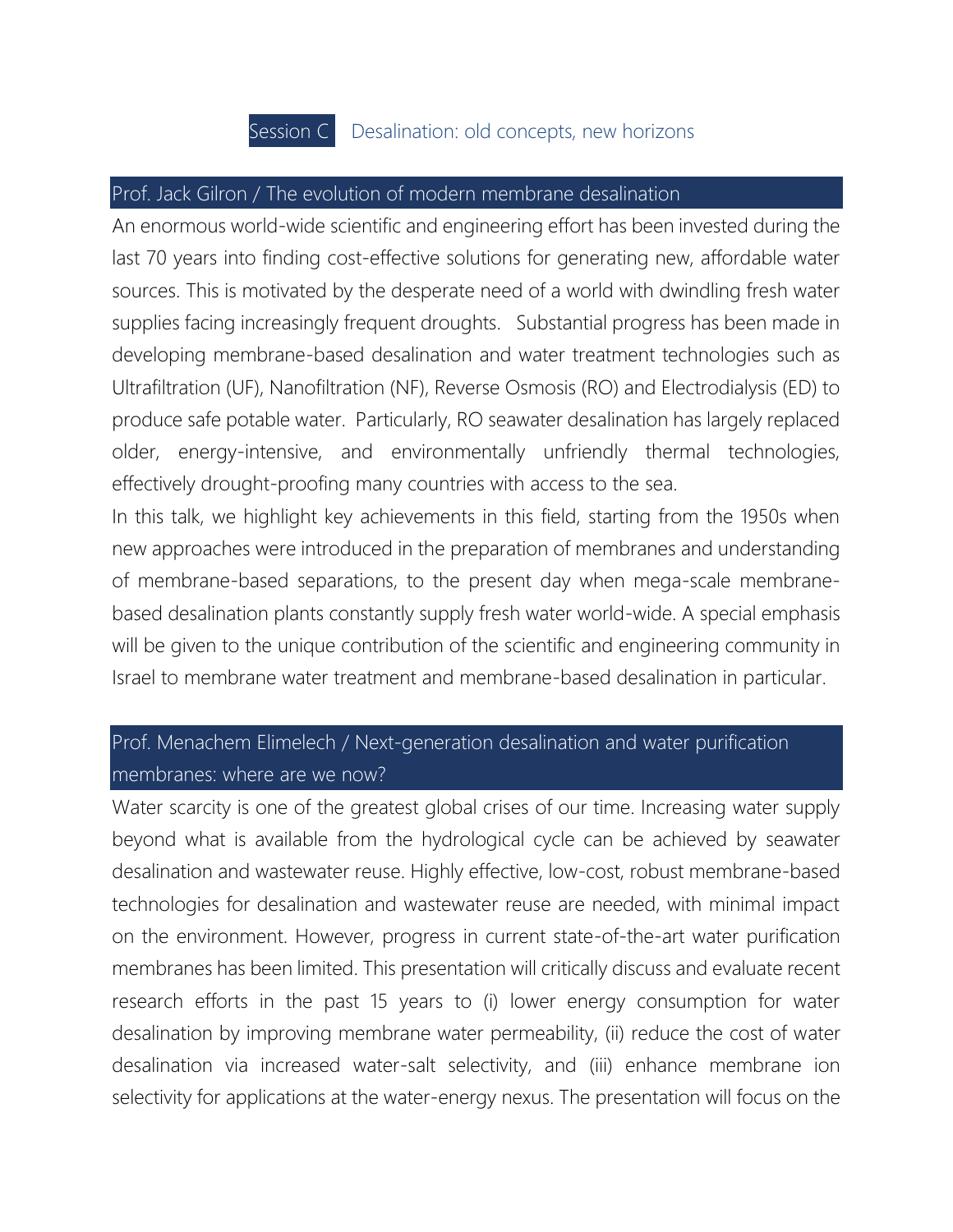emerging area of ion selectivity where high precision ion separation is desired. We will highlight how insights from nanofluidics and ion-selective biological channels establish the basis for a new class of membranes with ion-ion selectivity. A few examples will be provided to elucidate the mechanisms of ion transport and selectivity in membranes with sub-nanometer pores. The presentation will conclude with a discussion on research directions and critical challenges for developing ion-selective membranes

## Prof. Ori Lahav / Resource recovery from seawater: emphasis on selective separation of Mg(II) salts

The interest in separating valuable ions from seawater (Rb<sup>+</sup>, Li<sup>+</sup>, Mg<sup>2+</sup>, Sr<sup>2+</sup>, etc.) is on the rise. The talk will first focus on the incentive, and then on two different methods that were developed by us for selective separation of Mg(II) from seawater, where it is present at ~1400 mg/L. An example will be given for using the separated Mg(II) for promoting struvite precipitation from the anaerobic digester supernatant line in wastewater treatment plants. That said, most of the talk will address the option of using the separated magnesium for increasing its concentration in desalinated water, with as low as possible addition of unwanted seawater species. A case study will be presented, describing the results obtained from a recently erected full scale plant whose nearfuture aim is to add >20 mgMg/L to the water supplied to Kibbutz Maagan Michael (Israel) through its brackish water desalination plant.

#### Prof. Yoram Cohen / Autonomous optimal operation of distributed membrane-based water treatment and desalination systems

Water treatment and desalination via membrane-based separation processes are suitable for distributed deployment at various scales. However, operation of distributed water systems, particularly where 24/7 of operator availability is infeasible, requires system design and operational strategies that can autonomously respond (i.e., selfadaptive operation) to: (i) fluctuations in water feed quality, (ii) variability of product use patterns, (iii) real-time system performance monitoring, and (iv) regulatory requirements (setpoints) concerning product water quality and residual stream generation. Self-adaptive operation also requires: (i) mitigation of fouling and scaling,